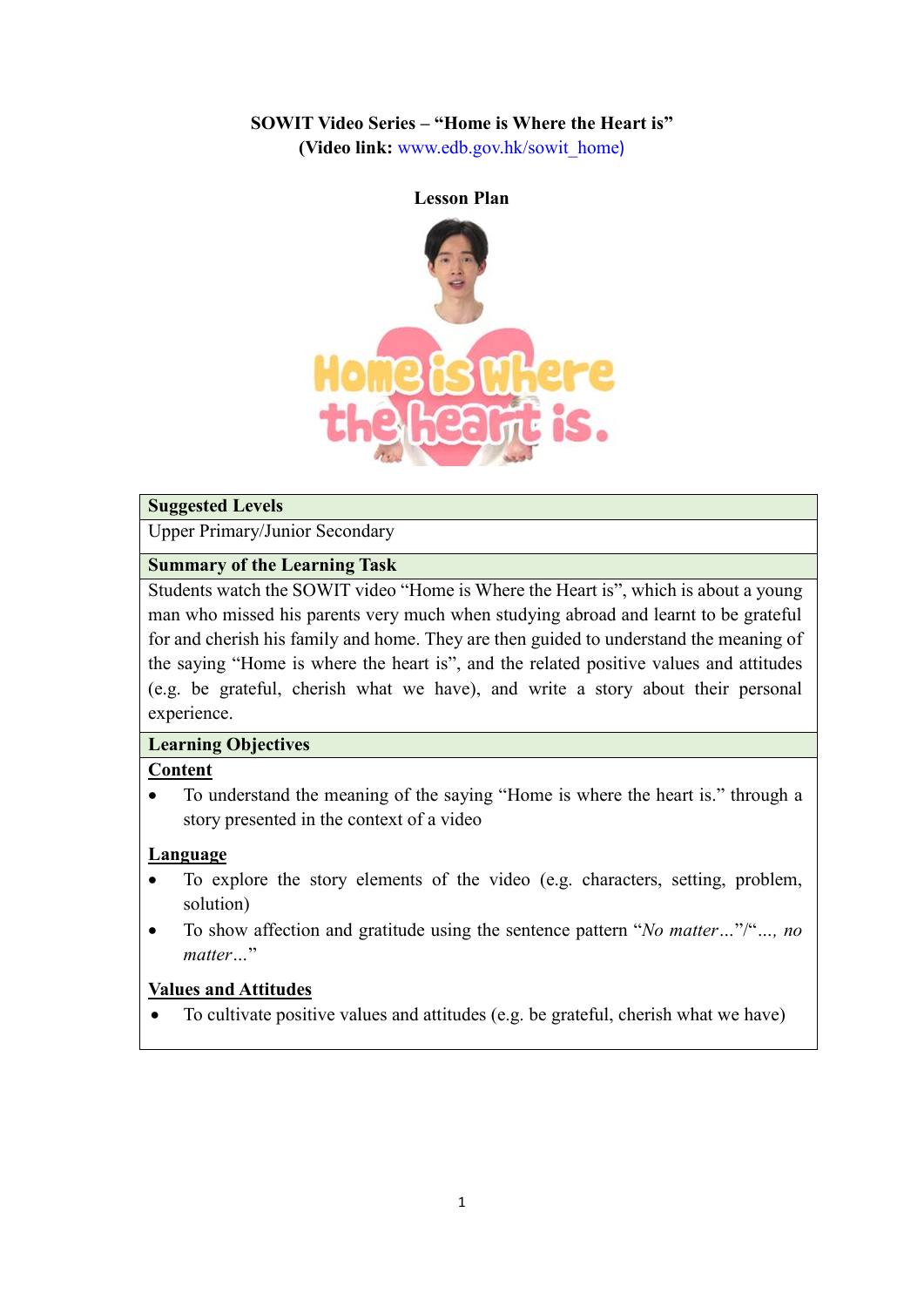### **Sharing Learning Intentions**

1. Introduce the objectives of the learning activities

## **Pre-viewing**

# **Part A: Making Predictions about the Story Elements**

- 1. Refer students to *Activity Sheet: Part A*.
- 1. Draw students' attention to the picture below, which depicts a scene of the SOWIT video "Home is Where the Heart is":



- 2. Guide students to make predictions about the story elements by drawing their attention to the visual clues captured in the picture (e.g. ferry, luggage, age of the characters, gestures).
- 3. Discuss with students their observations.

# **Viewing**

# **Part B: Understanding the Story Elements**

- 1. Refer students to *Activity Sheet: Part B*.
- 2. Introduce the story elements (i.e. characters, setting, problem, solution) before watching the video and instruct students to note down some key points for each element while watching the video.
- 3. Play the video "Home is Where the Heart is".
- 4. Discuss with students the story elements of the video.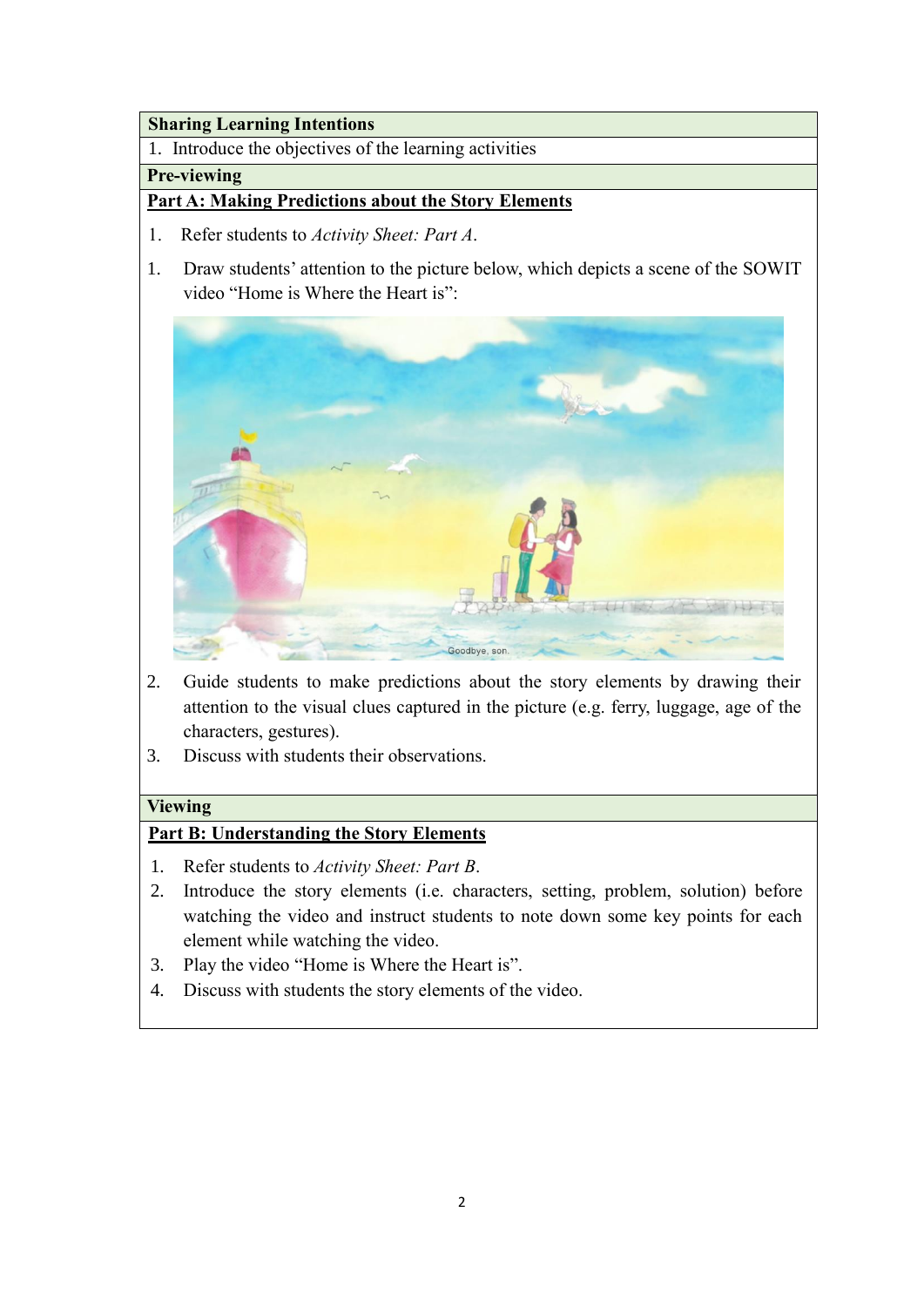#### **Post-viewing**

### **Part C: Use of Symbols**

- 1. Refer students to *Activity Sheet: Part C*.
- 2. Guide students to analyse the symbols used in the story, for example,
	- $\bullet$  the dark sky and the pouring rain;
	- $\bullet$  the big waves;
	- the snowy weather; and
	- the soup that the young man's mother made.
- 3. Play the video again whenever necessary.
- 4. Draw students' attention to the images and guide them to understand what the symbols represent:
	- *The dark sky and the pouring rain symbolise a stormy situation and tears respectively. They represent the young man's sadness and worries.*
	- *The big waves make the sea very rough and they symbolise the challenges which make studying abroad difficult.*
	- *The heavy snow/bitter cold can be related to loneliness and adversities.*
	- *The soup is warm and it symbolises the care and love from the family.*

# **Part D: Understanding the Saying of Wisdom**

- 1. Refer students to *Activity Sheet: Part E*.
- 2. Revisit the meaning of the saying "Home is where the heart is." with students (i.e. your home will always be the place for which you feel the deepest affection, no matter where you are).
- 3. Invite students to reflect on the unconditional support and guidance from their family and share their thoughts with their classmates using the sentence pattern "*No matter…*"/"*…, no matter…*".
- 4. Ask students to write a recount of an incident that shows how important their home and family is to them.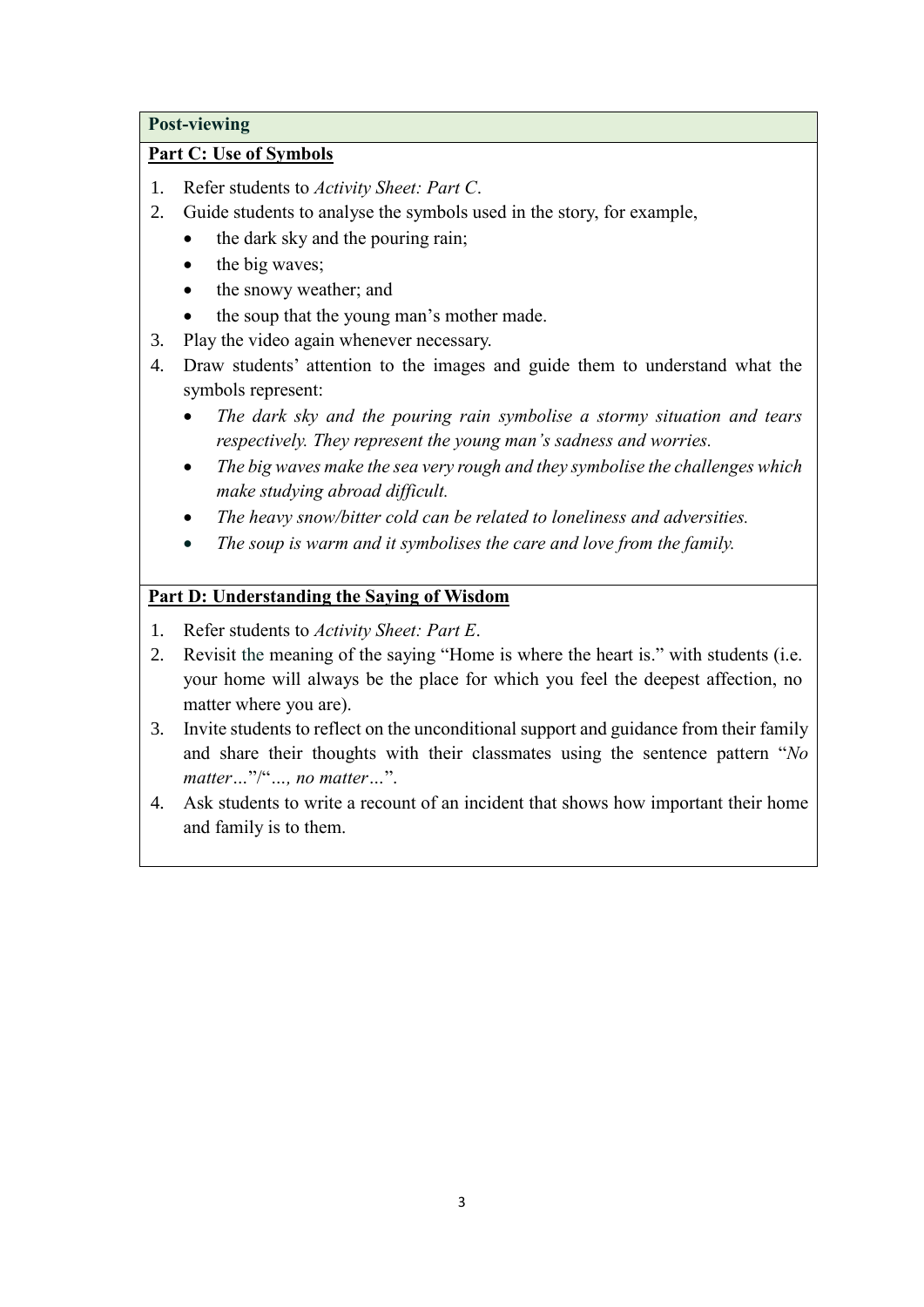# **SOWIT Video Series – "Home is Where the Heart is" Activity Sheets**

# **(Pre-viewing)**

# **Part A: Making Predictions about the Story Elements**

1. Study the picture below, which depicts a scene of the SOWIT video "Home is Where the Heart is". What do you think the video is about? Write down your thoughts in Boxes (a) – (d).

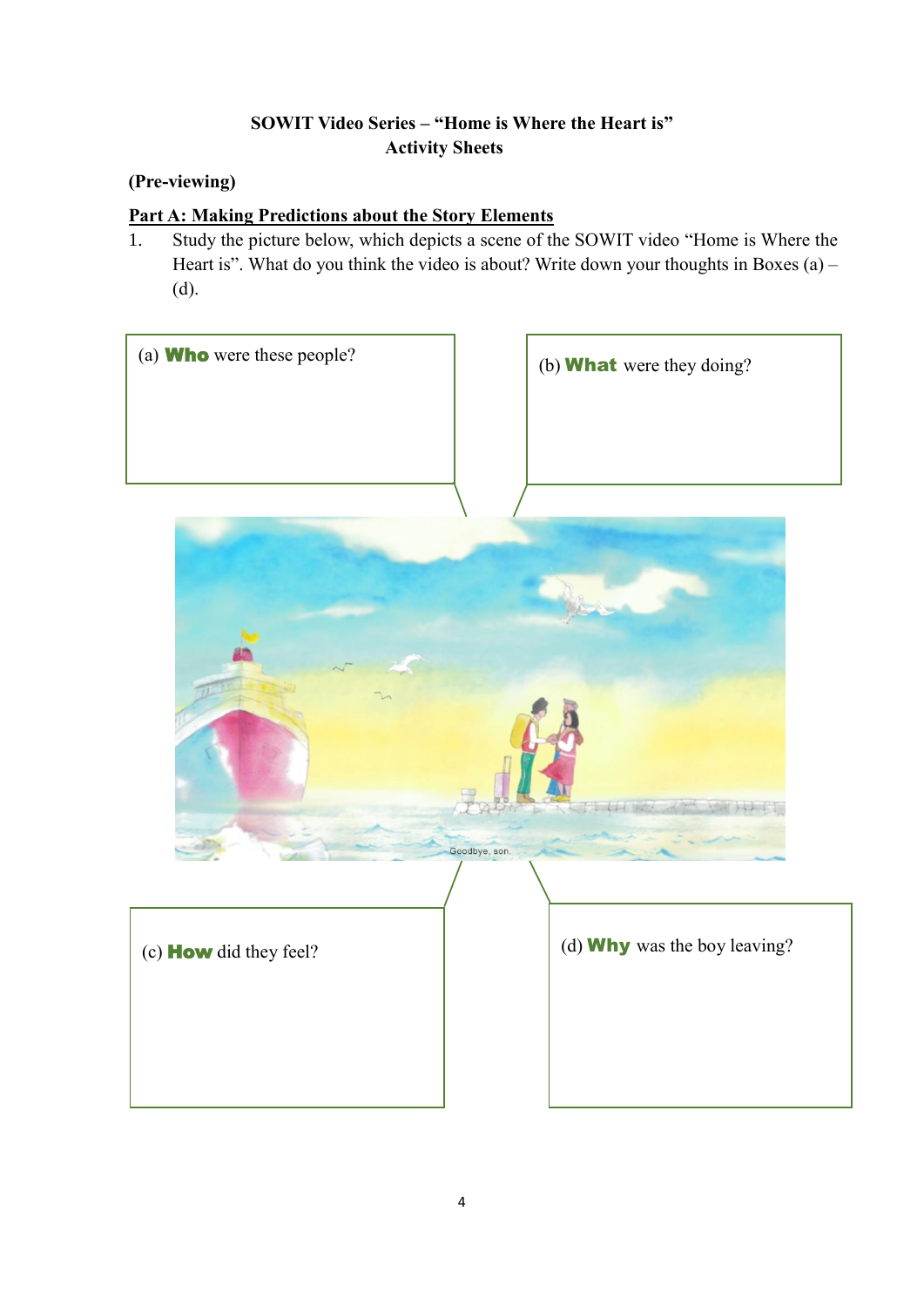# **(Viewing)**

### **Part B: Understanding the Story Elements**

1. Watch the video and complete the story elements below:

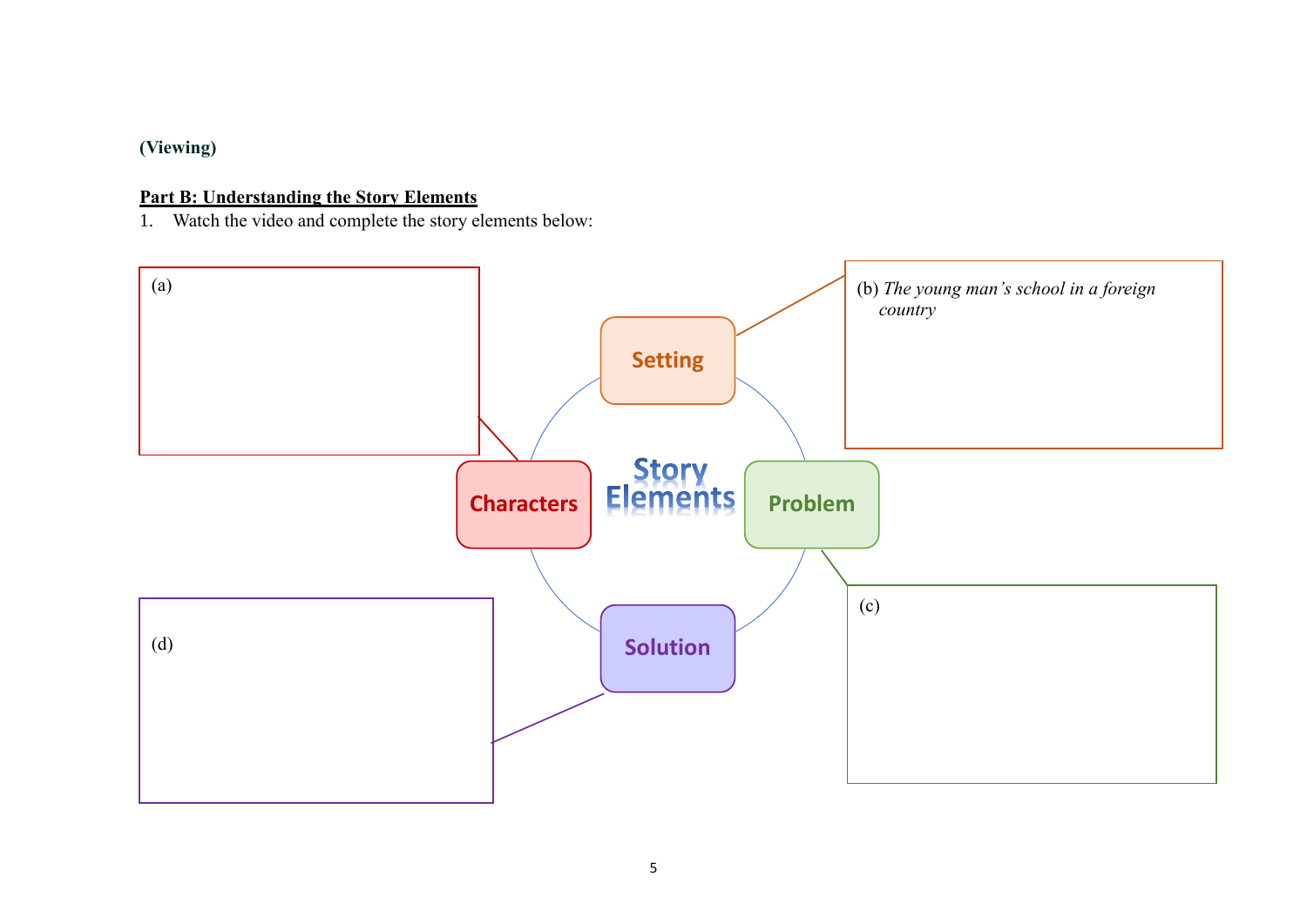## **(Post-viewing) Part C: Use of Symbols**

1. Analyse the symbols used in the story and what they represent:



- 2. How do symbols help you understand a story better?
- 3. Can you think of other symbols that are used in the video "Home is Where the Heart is"?

 $\_$  , and the contribution of the contribution of the contribution of the contribution of the contribution of the contribution of the contribution of the contribution of the contribution of the contribution of the contrib

 $\_$  , and the contribution of the contribution of the contribution of the contribution of the contribution of the contribution of the contribution of the contribution of the contribution of the contribution of the contrib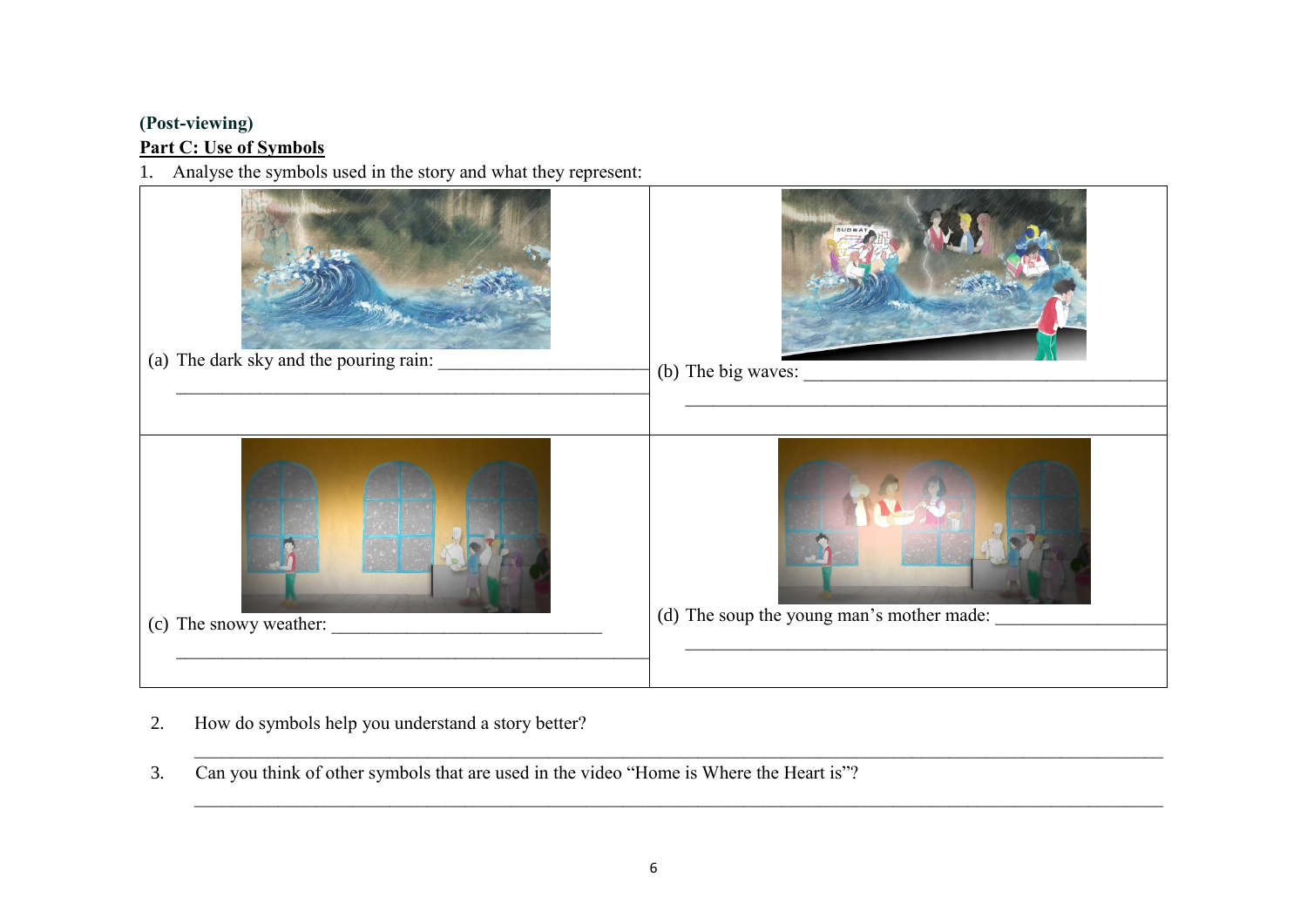# **Part D: Understanding the Saying of Wisdom**

| What is the meaning of the saying "Home is where the heart is"? |  |  |
|-----------------------------------------------------------------|--|--|
|                                                                 |  |  |
|                                                                 |  |  |

Example: *No matter how tired she is, my mother listens to me sharing about the happenings at school.*

with your classmates (e.g. "*No matter…*"/"*…, no matter…*").

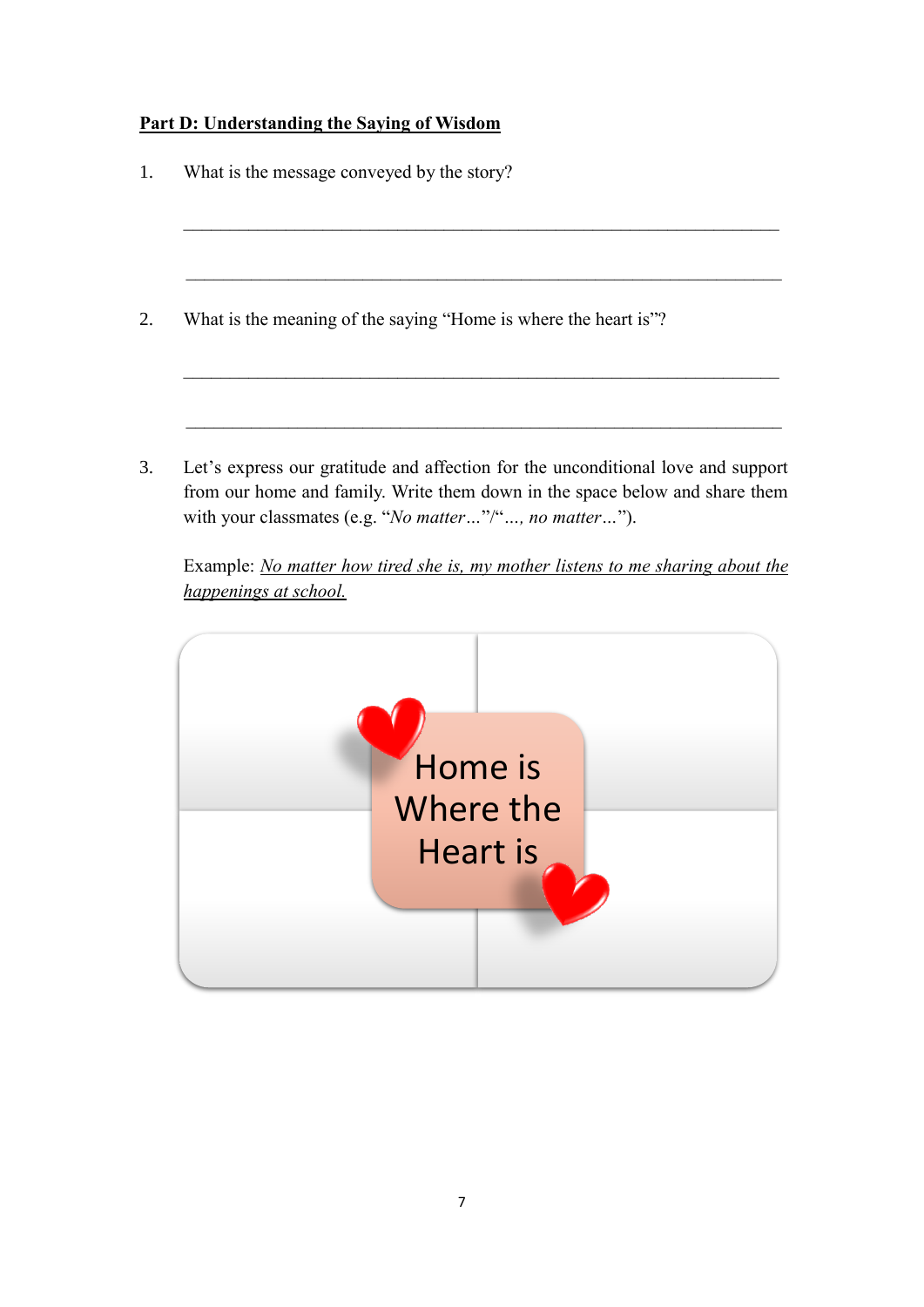4. In the story, the young man's parents supported him and helped him overcome his problems no matter how far away he was. In about 150 words, write a recount of an incident that shows how important your home and family is to you. You may include the following details in your work: